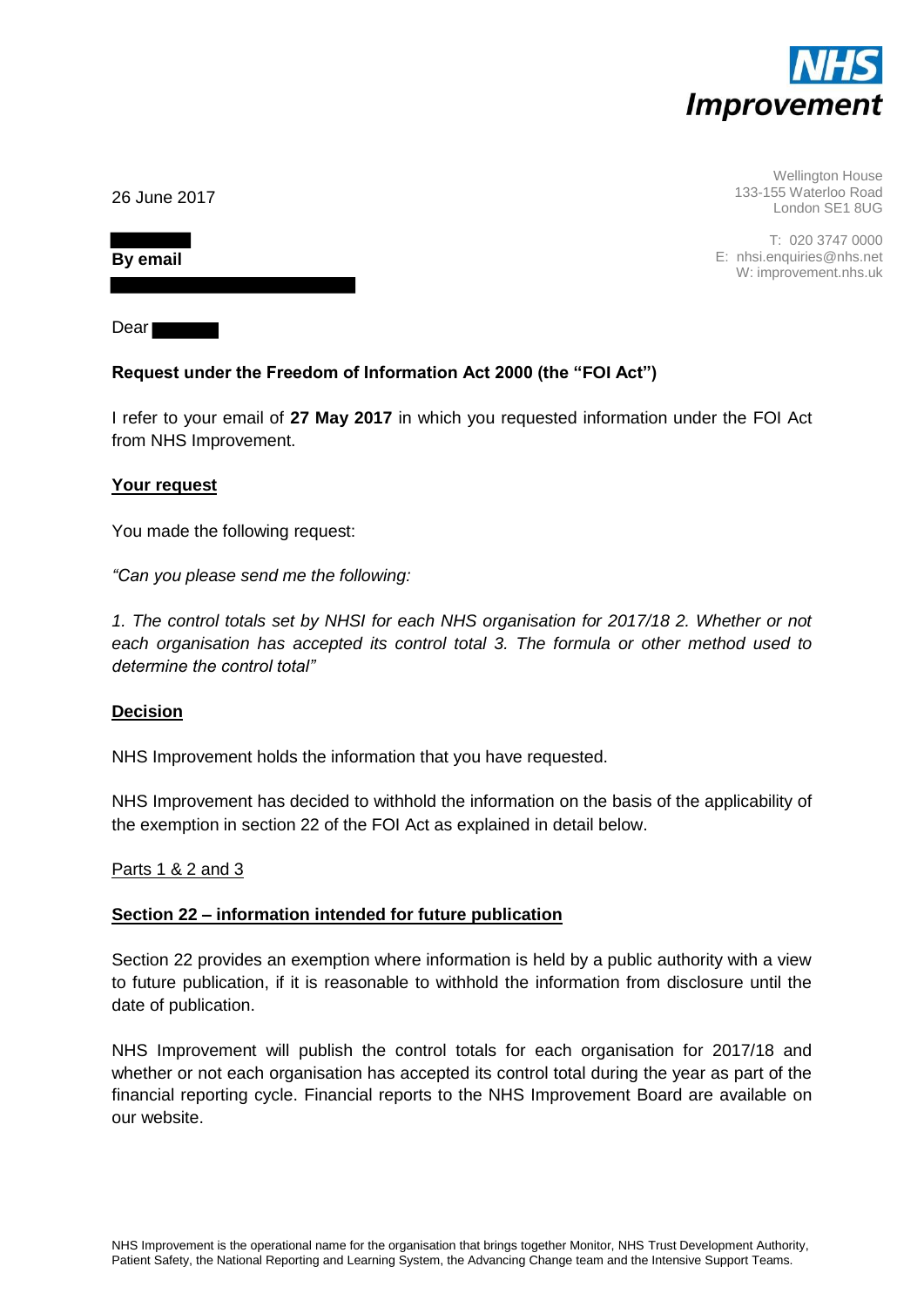NHS Improvement will publish the formula and method used to determine the control totals in due course.

## *Public interest test*

Section 22 of the FOI Act is a qualified exemption and NHS Improvement is therefore required to carry out a public interest test to determine whether the exemption should be maintained. We recognise the general public interest in openness and transparency in relation to the performance of providers, but our view is that this will be met by the publication of his information as part of the financial reporting cycle.

NHS Improvement also considers that the public interest will be better served by a general publication of validated, attributable data. Our conclusion is that the balance of public interest lies in withholding this information until its publication as part of the financial reporting cycle.

## **Review rights**

If you consider that your request for information has not been properly handled or if you are otherwise dissatisfied with the outcome of your request, you can try to resolve this informally with the person who dealt with your request. If you remain dissatisfied, you may seek an internal review within NHS Improvement of the issue or the decision. A senior member of NHS Improvement's staff, who has not previously been involved with your request, will undertake that review.

If you are dissatisfied with the outcome of any internal review, you may complain to the Information Commissioner for a decision on whether your request for information has been dealt with in accordance with the FOI Act.

A request for an internal review should be submitted in writing to FOI Request Reviews, NHS Improvement, Wellington House, 133-155 Waterloo Road, London SE1 8UG or by email to [nhsi.foi@nhs.net.](mailto:nhsi.foi@nhs.net)

### **Publication**

Please note that this letter will shortly be published on our website. This is because information disclosed in accordance with the FOI Act is disclosed to the public at large. We will, of course, remove your personal information (e.g. your name and contact details) from the version of the letter published on our website to protect your personal information from general disclosure.

Yours sincerely,

ray Sento